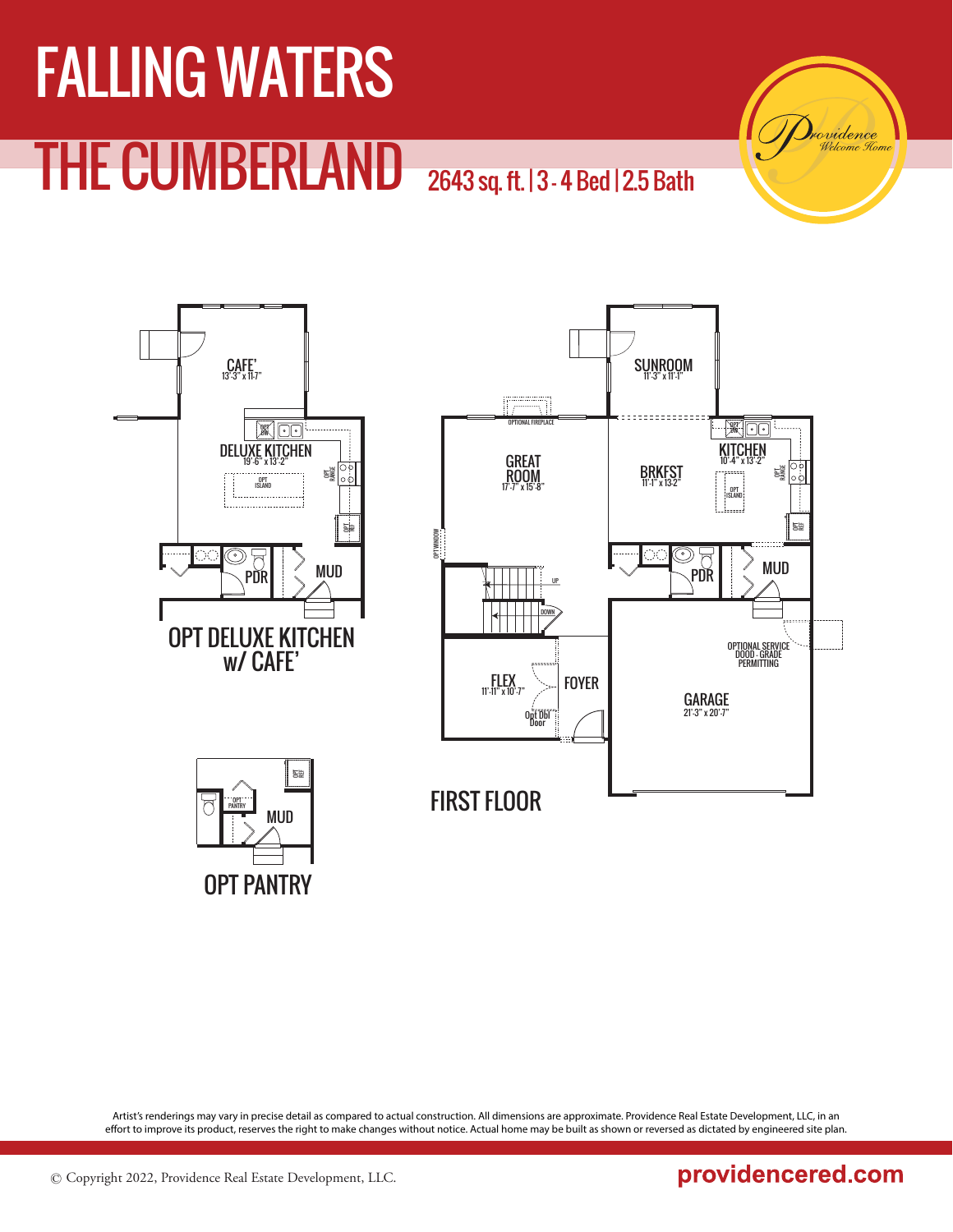## FALLING WATERS THE CUMBERLAND

2643 sq. ft. | 3 - 4 Bed | 2.5 Bath



Artist's renderings may vary in precise detail as compared to actual construction. All dimensions are approximate. Providence Real Estate Development, LLC, in an effort to improve its product, reserves the right to make changes without notice. Actual home may be built as shown or reversed as dictated by engineered site plan.

### providencered.com

rvidence Hom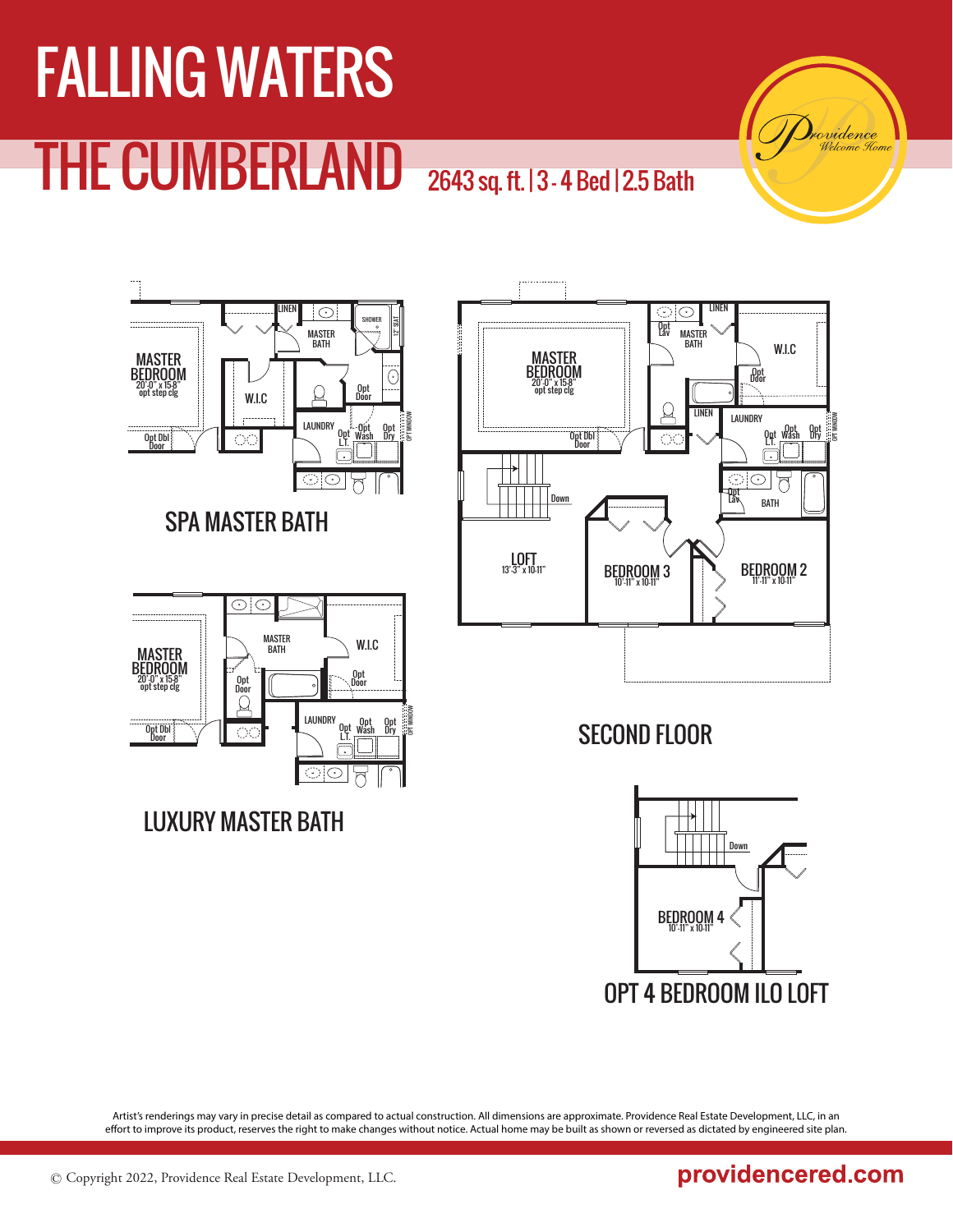

### ELEVATION "B"

Artist's renderings may vary in precise detail as compared to actual construction. All dimensions are approximate. Providence Real Estate Development, LLC, in an effort to improve its product, reserves the right to make changes without notice. Actual home may be built as shown or reversed as dictated by engineered site plan.

### providencered.com

vidence Hom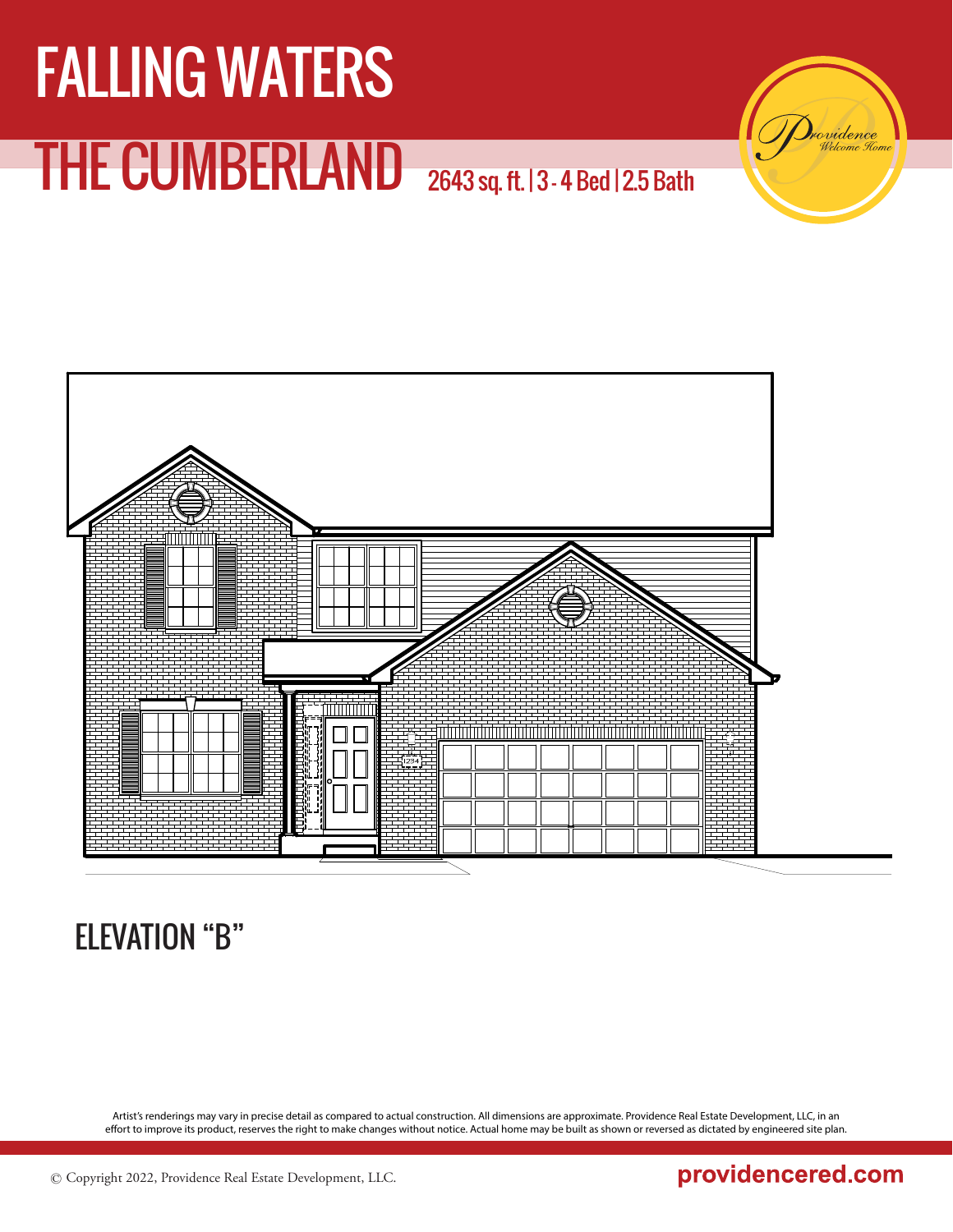

### ELEVATION "C"

Artist's renderings may vary in precise detail as compared to actual construction. All dimensions are approximate. Providence Real Estate Development, LLC, in an effort to improve its product, reserves the right to make changes without notice. Actual home may be built as shown or reversed as dictated by engineered site plan.

### providencered.com

vidence Hom